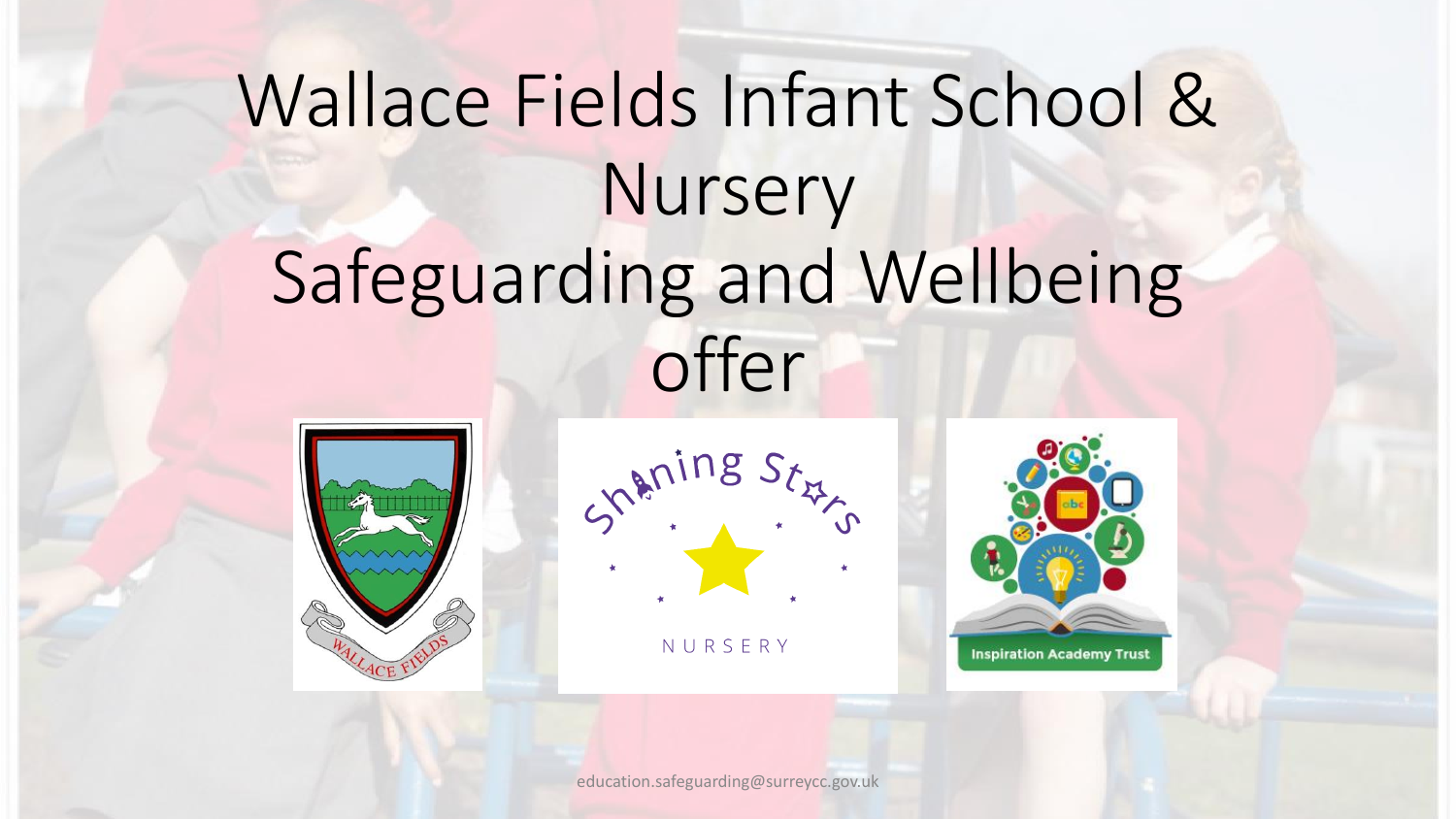### What is the Wallace Fields Infant School Safeguarding & Wellbeing Offer?

It is the safeguarding and wellbeing activity and provision in school that will:

- **protect** children from maltreatment and harm
- **prevent** impairment of children's health or development
- ensure that children grow up in circumstances consistent with the provision of **safe and effective care**
- **take action** to enable all children to have the **best outcomes**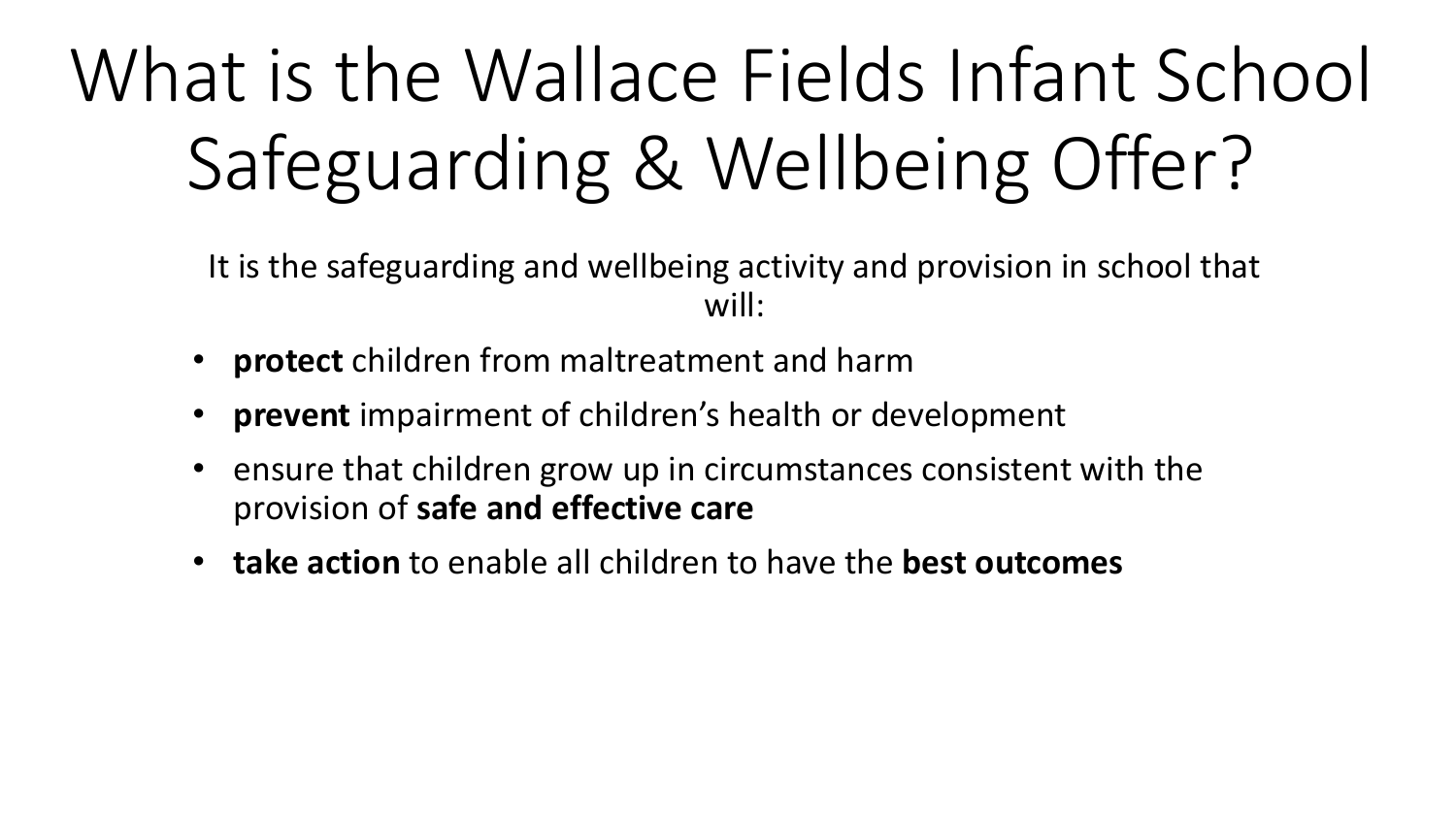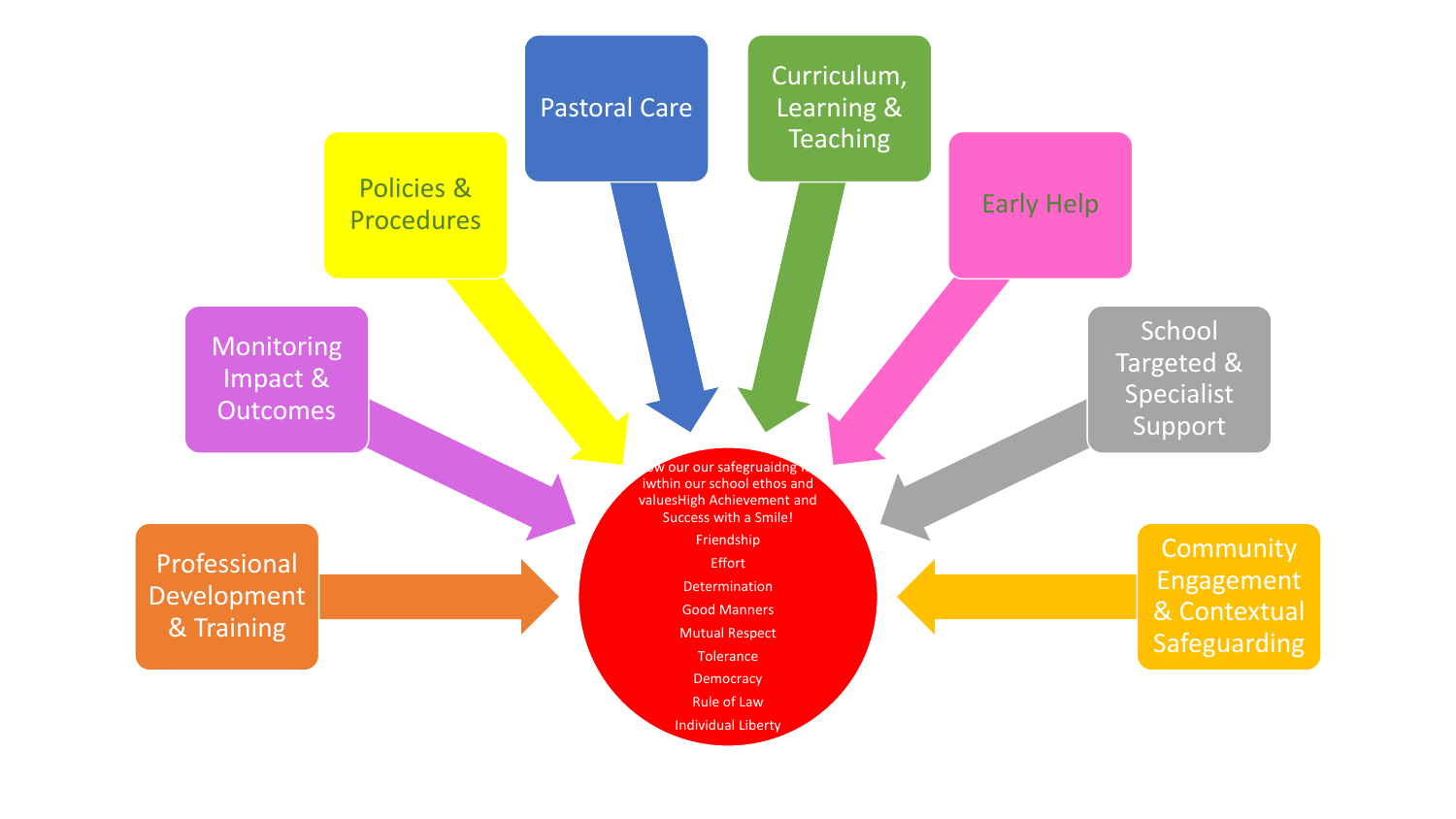# Professional Development & Training

- Safeguarding Training Development plan based on Surrey Safeguarding Board training pathway
- Educare online based training
- Regular safeguarding training delivered in staff meetings and as email alerts
- Developing expertise ELSA, bereavement training, coaching, mentoring
- Working with families
- School to school support via the CLTSA we offer safeguarding training opportunities.
- The DSL attends the DSL network meetings each term and disseminates this training at staff meetings.
- Training on CPOMS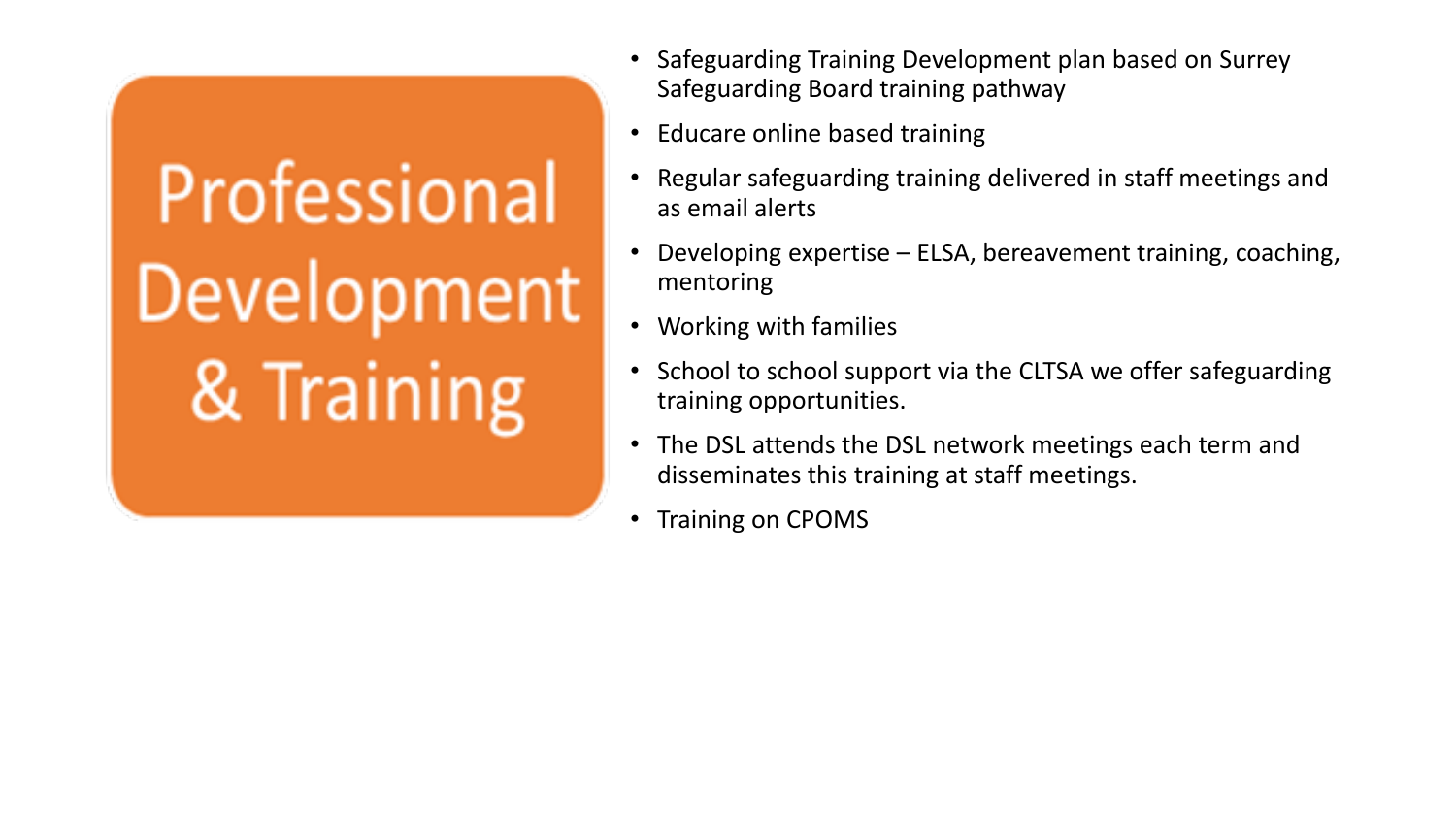# Curriculum, Learning & **Teaching**

- Safe Environment
- PSHCE association informed medium term planning taught progressively across all year groups
- PSHCE lessons and circle times based on need of individual classes and children
- Every lesson is used as an opportunity to promote safeguarding and British values
- Annual programme of safeguarding and well being lessons that are taught explicitly
- Weekly assemblies based around British values
- Half termly explicit lessons based on each of the British values
- Quality RSE planning and teaching
- Online Safety is taught in Every Lesson as well as explicit lessons throughout the year.
- Safeguarding opportunities weaved throughout the curriculum
- Teaching anti bullying at points throughout the year as well as teaching anti bullying week.
- NSPCC Speak out stay safe workshop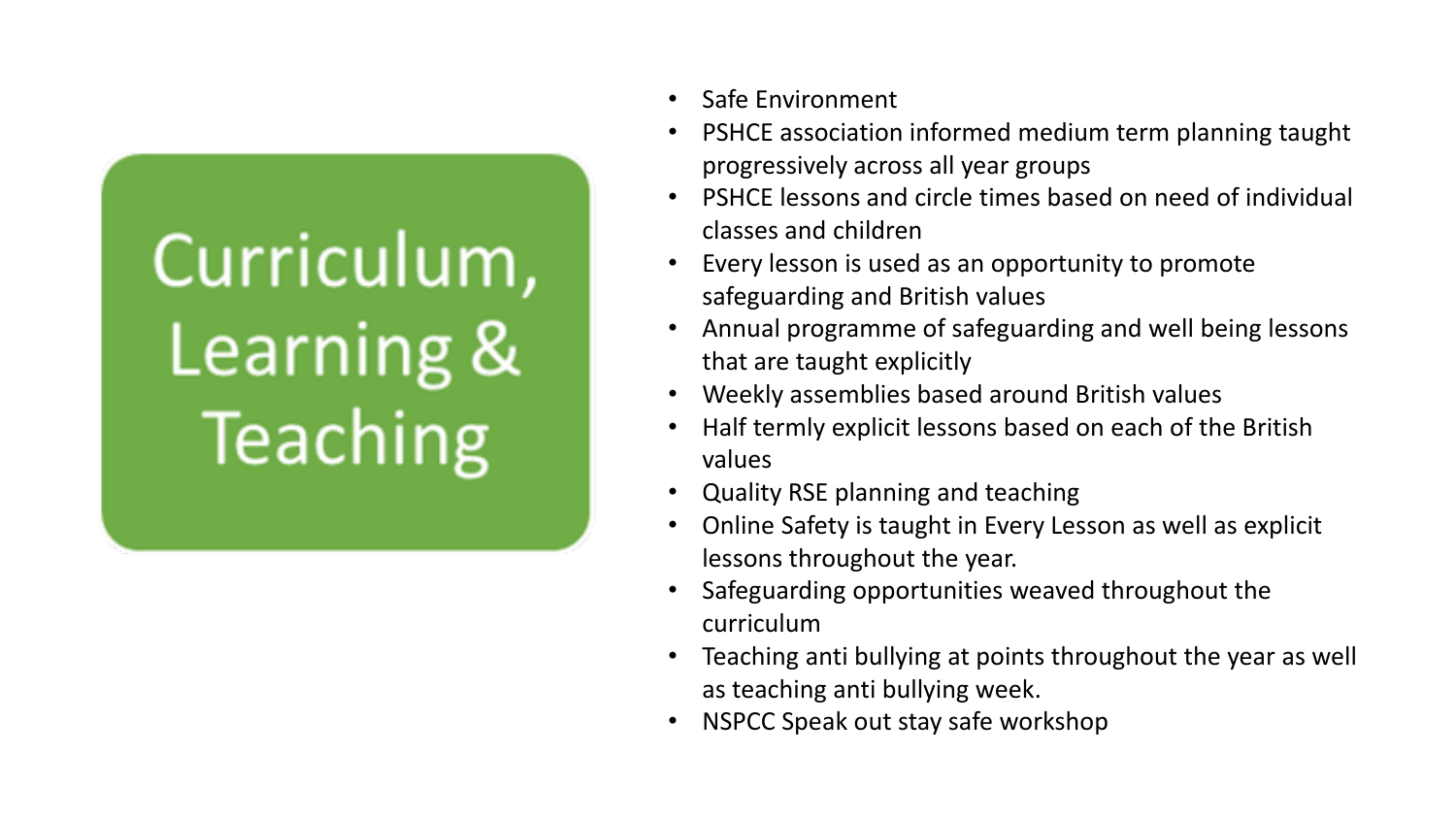#### **Pastoral Care**

- Before and after school club
- Broad range of after school activity and club opportunities
- ELSA teaching assistant and pastoral care teaching assistant
- Mentoring
- Weekly visits from Miss Charlie the well being dog
- Peer support and staff coaching programmes
- Information, advice and guidance
- Thrive/ sensory room space
- Friendship bench
- Playtime pals
- Buddy system
- Murray the worry monster for children to write down their concerns or fears.
- Quiet box on the playground
- Protected play in a playground doing an activity led by an adult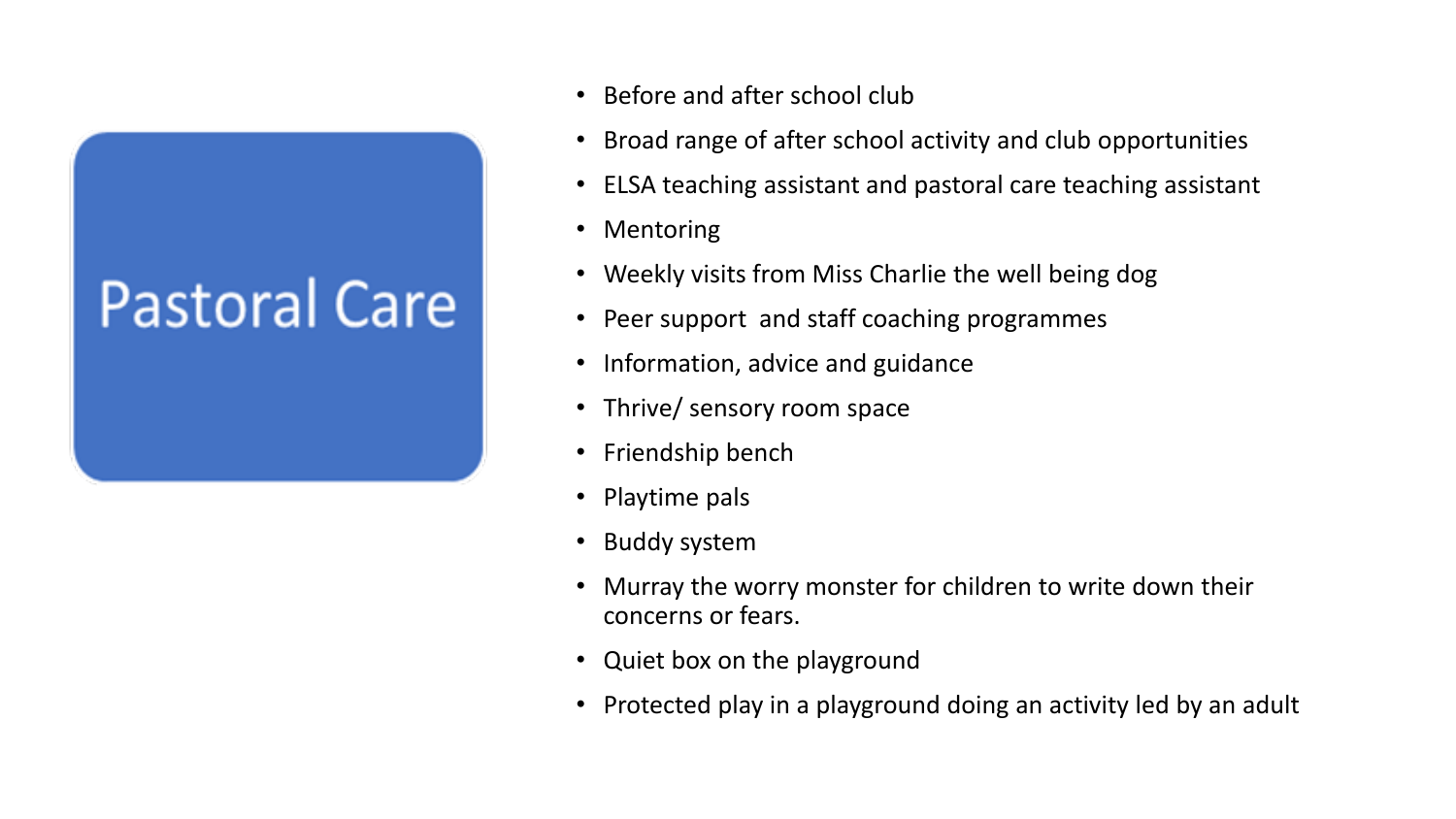### **Policies & Procedures**

Staff read the below policies annually and regular training and updates on their content are held.

- Child protection and safeguarding policy
- Staff code of conduct policy
- Behaviour policy
- Online safety policy
- Whistleblowing policy
- Safeguarding crib sheet policy for staff to use as a key points to know which is user friendly.

Policies share our shared vision and values based learning. They have a common purpose and compliment one another,

The policies are ratified by governors.

Relevant policies are published on the website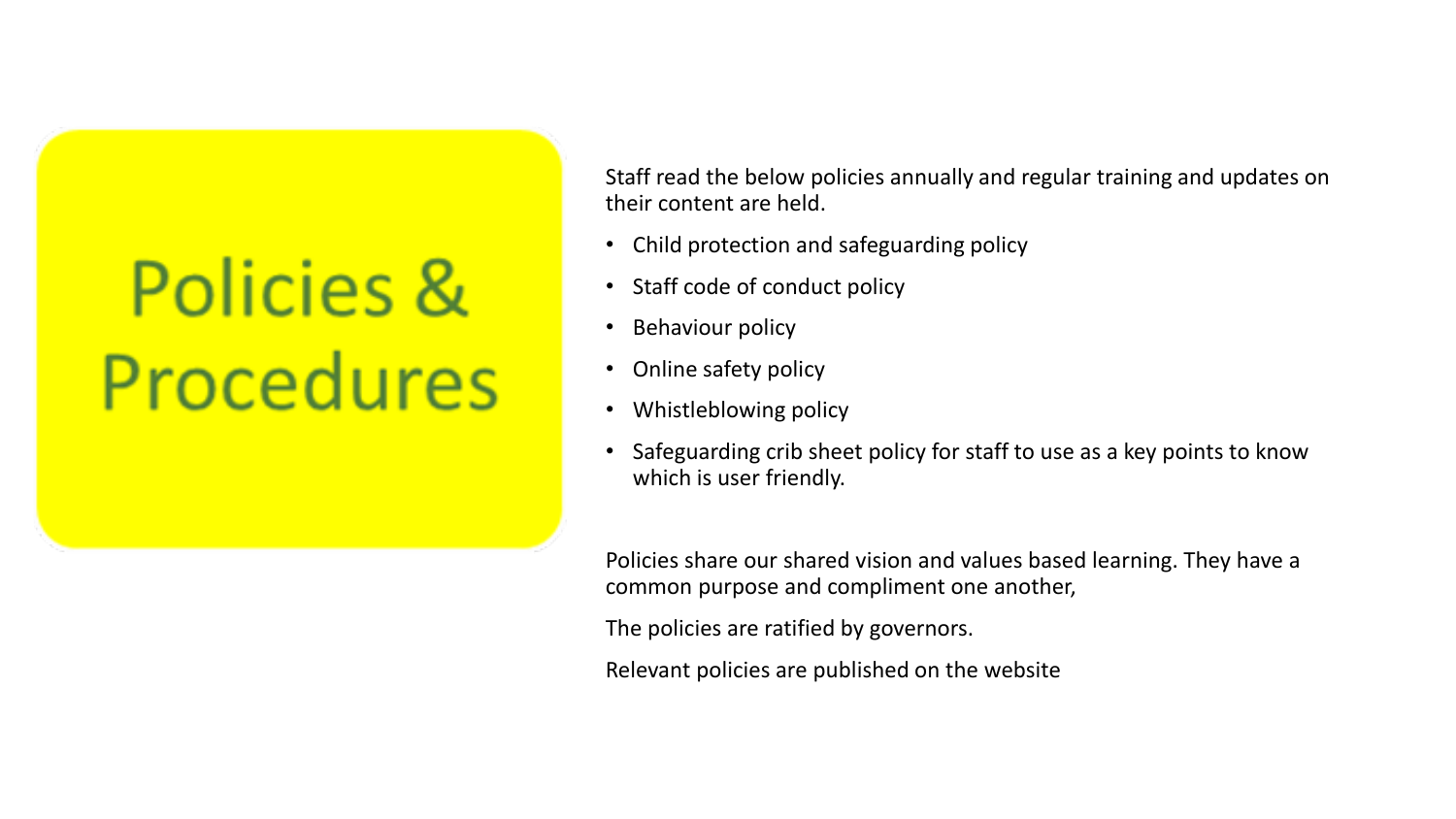### Early Help

- Preventative teaching Early Help in the curriculum taught through PSHCE and explicit lessons such as the underpants rule, online safety
- Clear boundaries for behaviour in place across the school
- Positive behaviour strategies used by all staff in line with school behaviour policy
- Positive reward systems to build self esteem
- SEND support arrangements in place and reviewed termly (see SEND local offer and Waves of Provision)
- School Attendance is monitored and discussed with the education Welfare officer termly
- Parents are invited for meeting following the monitoring of attendance to see how we can support the families
- School nurse involved to support families with , sleep, behaviour and routines
- Speech and language specialist in school one day a week
- Emotional Literacy Support for vulnerable children.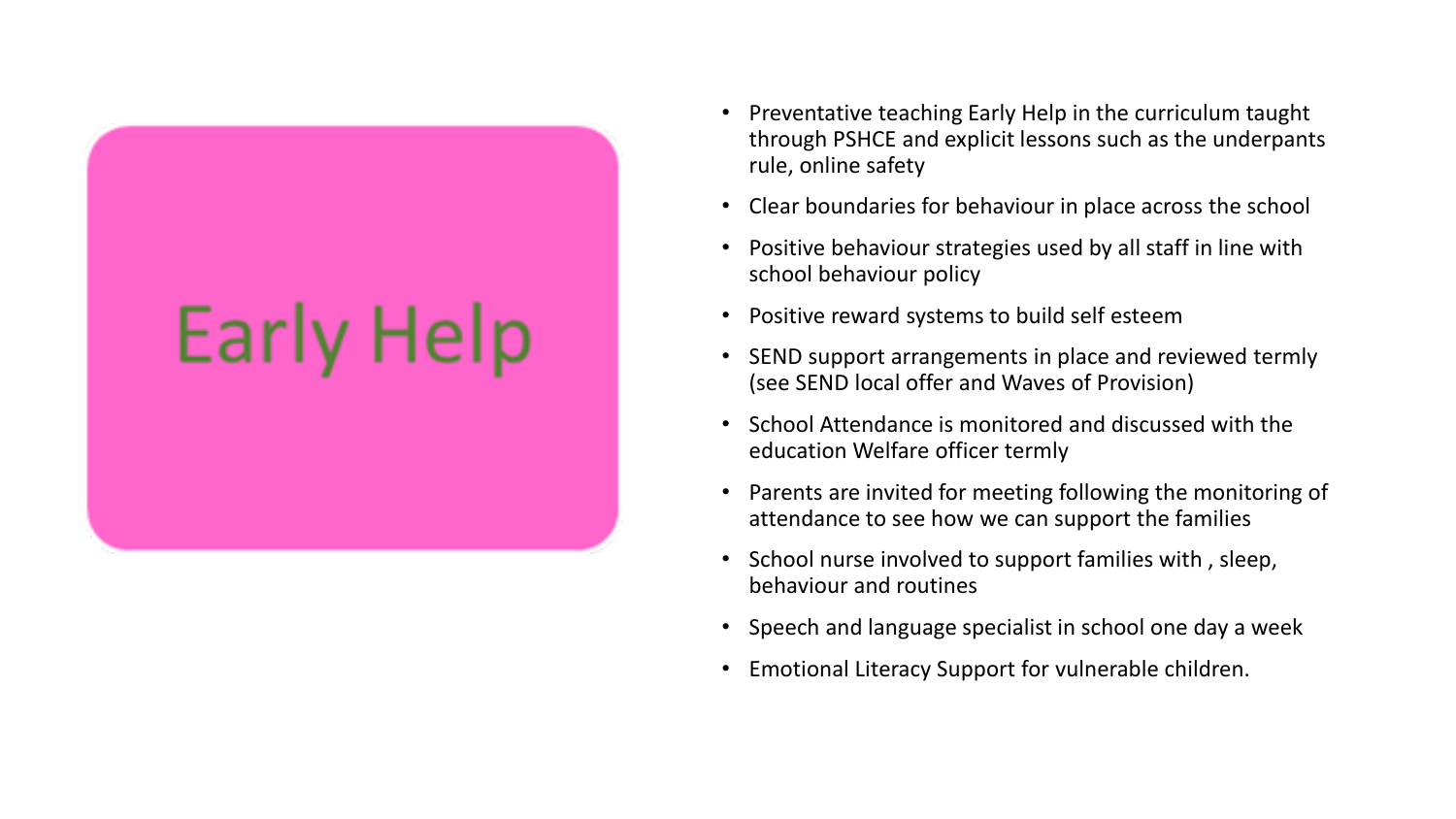### School Targeted & Specialist Support

- SEND differentiated curriculum and individual support provided and shared with parents
- Inclusion parent workshops and support groups
- Additional needs identified
- Early identification and recognising indicators of harm/abuse
- Bespoke provision as outlined in SEND support arrangements and EHCP's
- Working with external agencies for specialised support for children such as CAMHS
- Small group work
- School based emotional support for vulnerable children and families
- School based interventions eg 1:1 emotional support ELSA, Reading dog, social groups etc
- Pupil premium targeted support
- Targeted intervention
- Meetings with Education Welfare officer as targeted intervention for regular non attendance
- Working alongside social care to implement plans where needed
- Meetings alongside SENDCO/ inclusion lead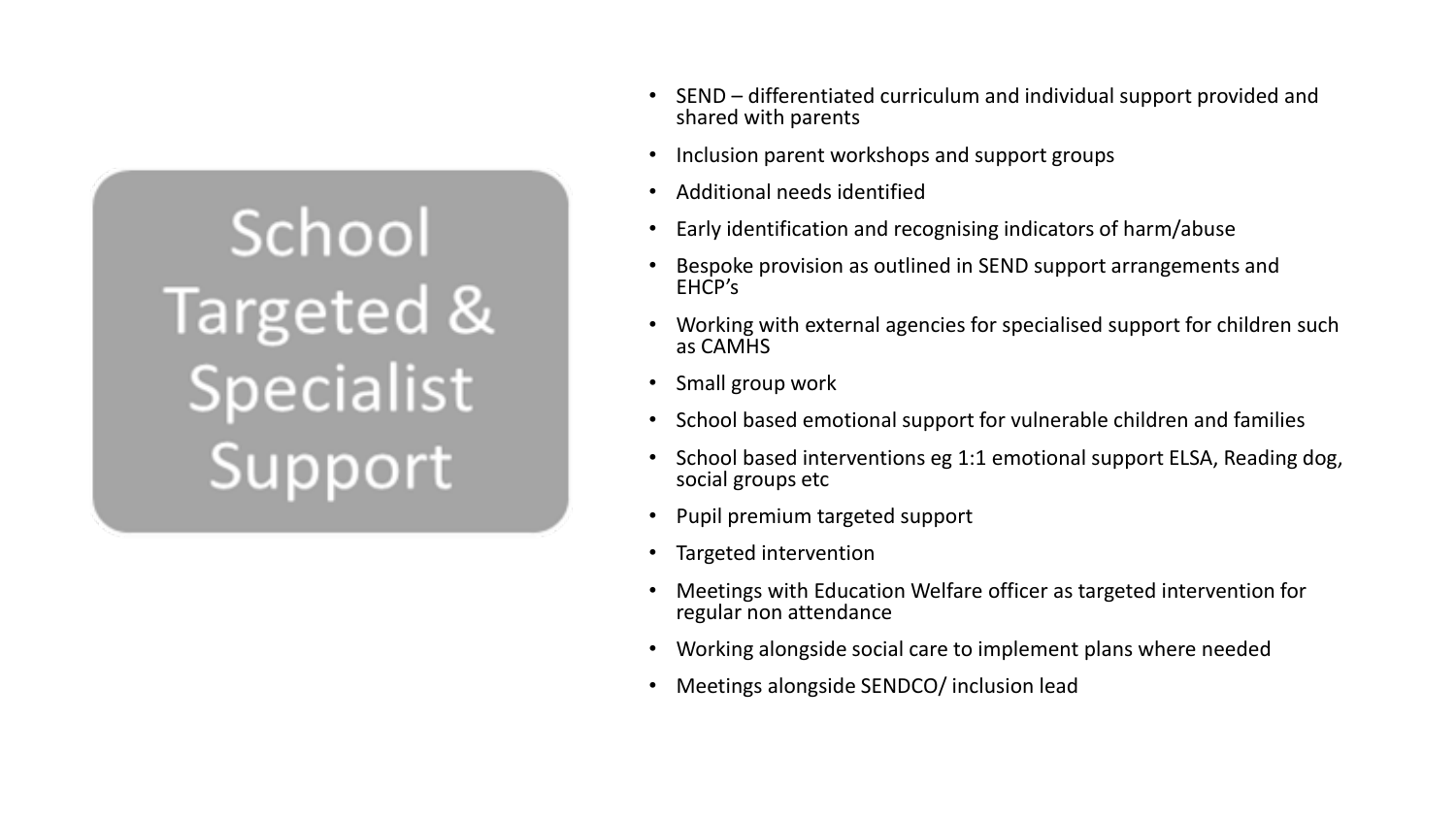**Community** Engagement & **Contextual** Safeguarding

- Online safety parental workshops planned for the local community (Wallace Fields Infant School and Wallace Fields Junior School)
- Regular email alerts to parents via the school newsletter to update their knowledge of online safety, road safety, British values etc.
- Information provided to the school community about the Family Information Service
- Information provided to parents regarding Surrey SEND local offer
- Parental engagement in workshops
- Prevent risk assessments based on contextual and local information.